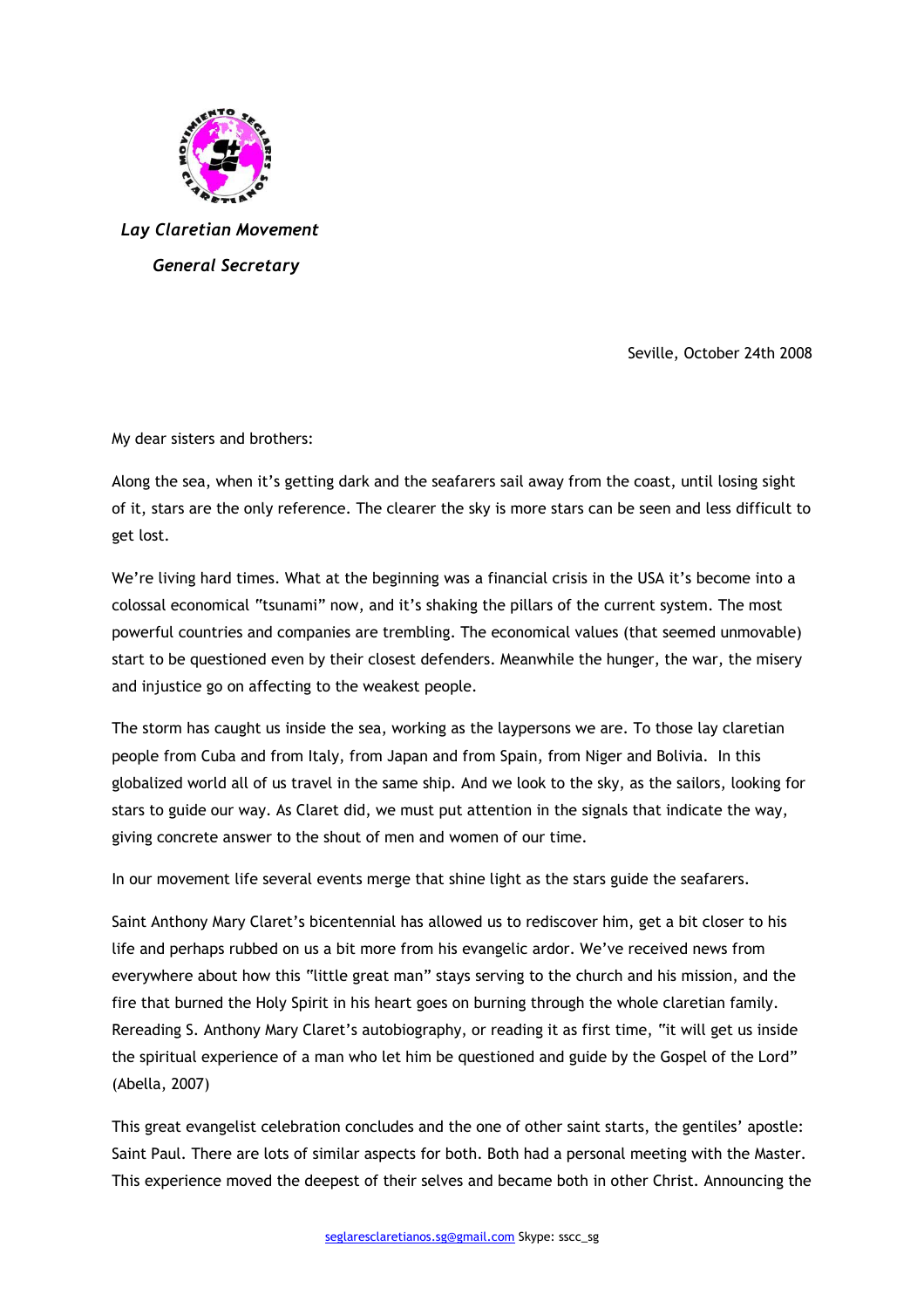Good News was the target of their lifes. How deep those Paul's words entered into Claret: "whatever shall I do if I do not evangelize" (1Cor 9,16). As Paul, he knew the importance of today's culture dialogue. As him, he forgot races and social classes to speak straight to men and women in his own time. He didn't mind if he were king or slave, rich or poor. Both Paul and Claret were also builders of the community, builders of the Church.

They are our lights in the sea. We must go on getting into their life. As the movement we are we must imitate them, their vivid wish of getting to everywhere, to all the situations and realities (LCS 22). We must know how to establish an open and brave dialogue with our time culture, because it also has values that come from the Spirit. Those attitudes that seem to be catastrophic, retreating, of being shut, are vain. We must also give an answer, as in Claret's time, as in Paul's time. An answer to the traditional religious value crisis, not going through defensive attitudes but showing with courage the most attracting value: Jesus' Gospel.

We've got figures of Claret and Paul as stars guiding our ship and nets. But the Lord is generous to the extreme, and as He knows how hard our ears and heart are. He gives us and ecclesial event to put attention: The Bishops' Synod. Among all the international vicissitudes the Synod is turning to the solidest value, the one that never losses value: the Word of God. "We are watching it in the great banks' fall: this money disappears, it's nothing. Then these things, that seem to be the true reality to be taken into account, and finally are second order realities" (Benedict XVI, 2008). The Gospel of the Lord goes beyond than the Holy Writ, "it's everything's fundament, the true reality". Justice and Peace Words, Hope and Love Words. As our sourcebook says "The Word of God is the primary source of our spirituality. It discloses God's saving plan to us, and fortifies and encourages us in building up the Kingdom. Accepted with docility, it demands that we constantly change our lives in order to fulfill the Father's will and Jesus Christ" (LCS. 37). Does it go on being our spirituality primary fountain for us and our communities?

And there's only one star left to complete our navigation through the risky sea. A small and young light, but very intimate and familiar: our 25<sup>th</sup> anniversary as Lay Claretian Movement. 25 years looking the pass of the Lord. A gift for the Church we cannot hide, without fear, without false humility. It doesn't belong to us. We do not announce a movement, and organization, a method. We announce the person of Jesus, way, true and life.

The Church recommends again and again all the different association ways. Claret knew it quite well, promoting all kind of lay and religious groups. Our movement is loyal to that concern in its structure and cells: the communities (LCS. 17). Small Christian communities of life, evangelizers and servers, are one of the most hopeful phenomena of the Church after the II Vatican Council. "Maybe the most natural way of living the supernatural, according with Christ's guidance" (Hortelano, 1987). Lay Claretian Movement lives that peculiarity over other movements. The people who met in Villa de Leyva and Florencio Varela (1st and 2<sup>nd</sup> General Assembly) already had the intuition which only from the community, only from the communion we can make Jesus present in reality of the current world.